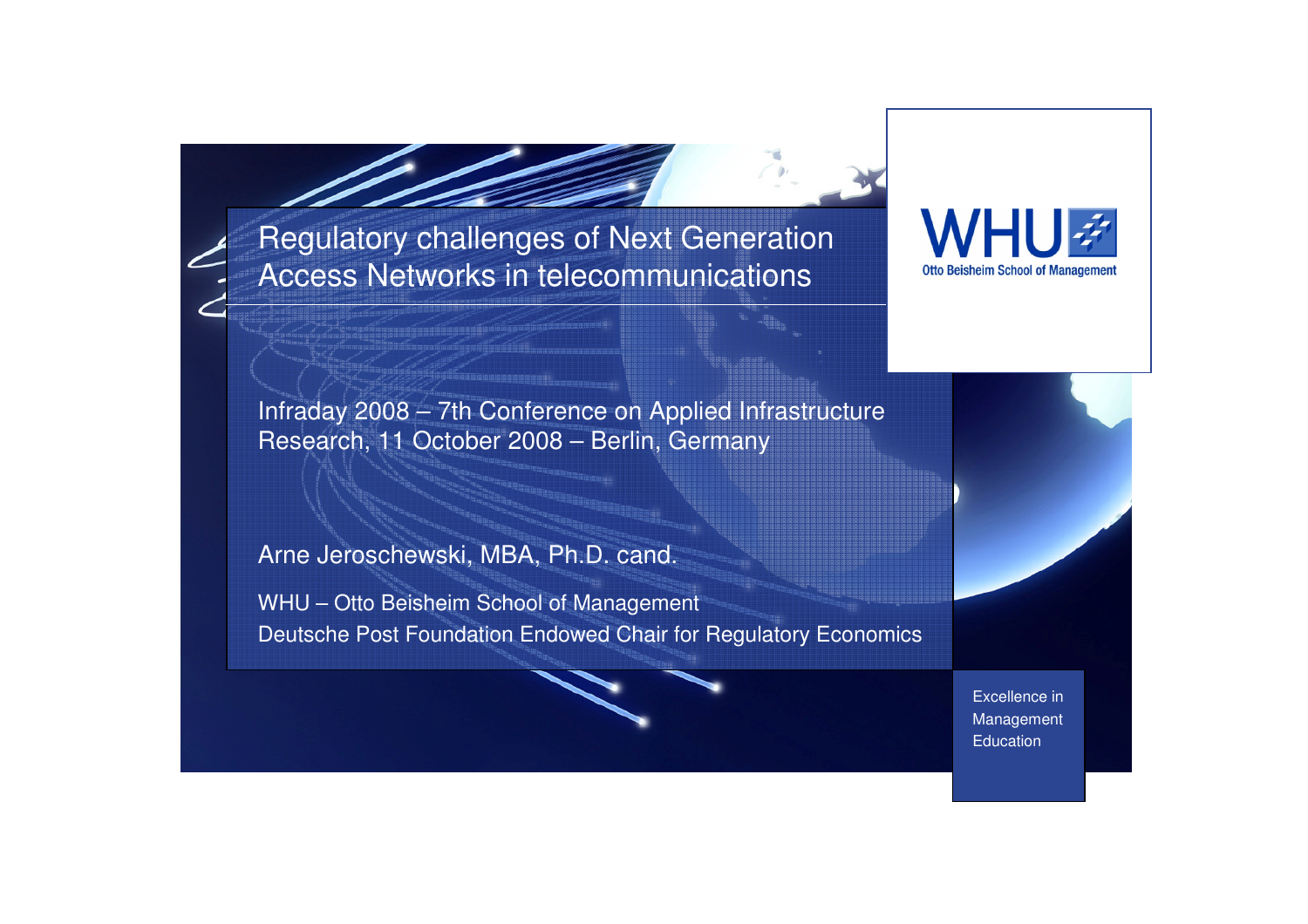# Agenda



| 1            | <b>Introduction</b>              |
|--------------|----------------------------------|
| $\mathbf{2}$ | <b>NGAN investment incentive</b> |
| 3            | <b>NGAN investment promotion</b> |
| 4            | <b>Discussion</b>                |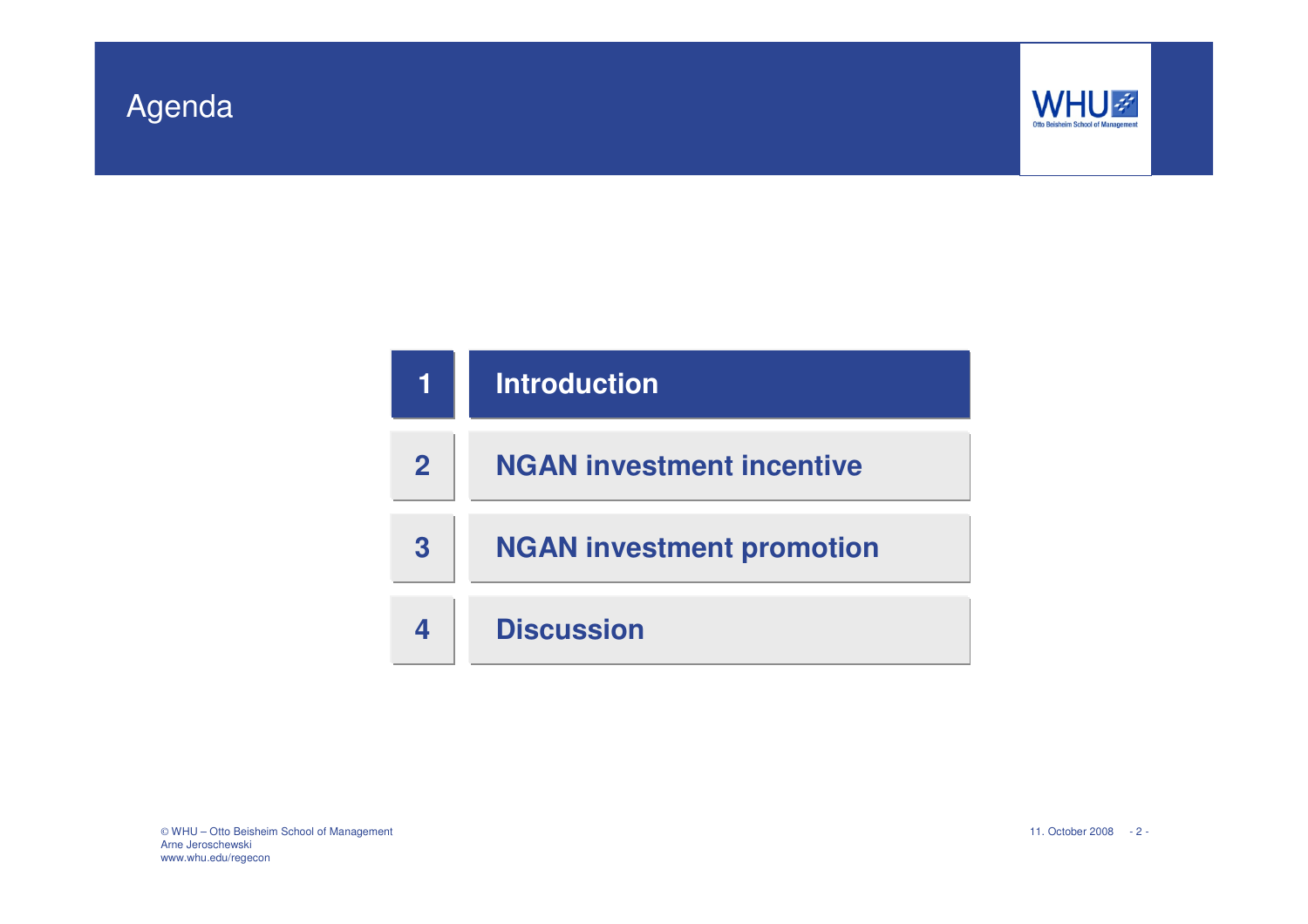Next Generation Access Networks (NGAN) would enable unprecedented broadband speeds, but the investment is likely to depend on regulatory decision-making

> **CopperFiber**

 **Supported bandwidth, MBit/s (estimated, 2010)**

#### **Recent broadband demand growth**

**NGAN as the successive replacement of the copper access network**



© WHU – Otto Beisheim School of Management 11. October 2008 - <sup>3</sup> - Arne Jeroschewskiwww.whu.edu/regecon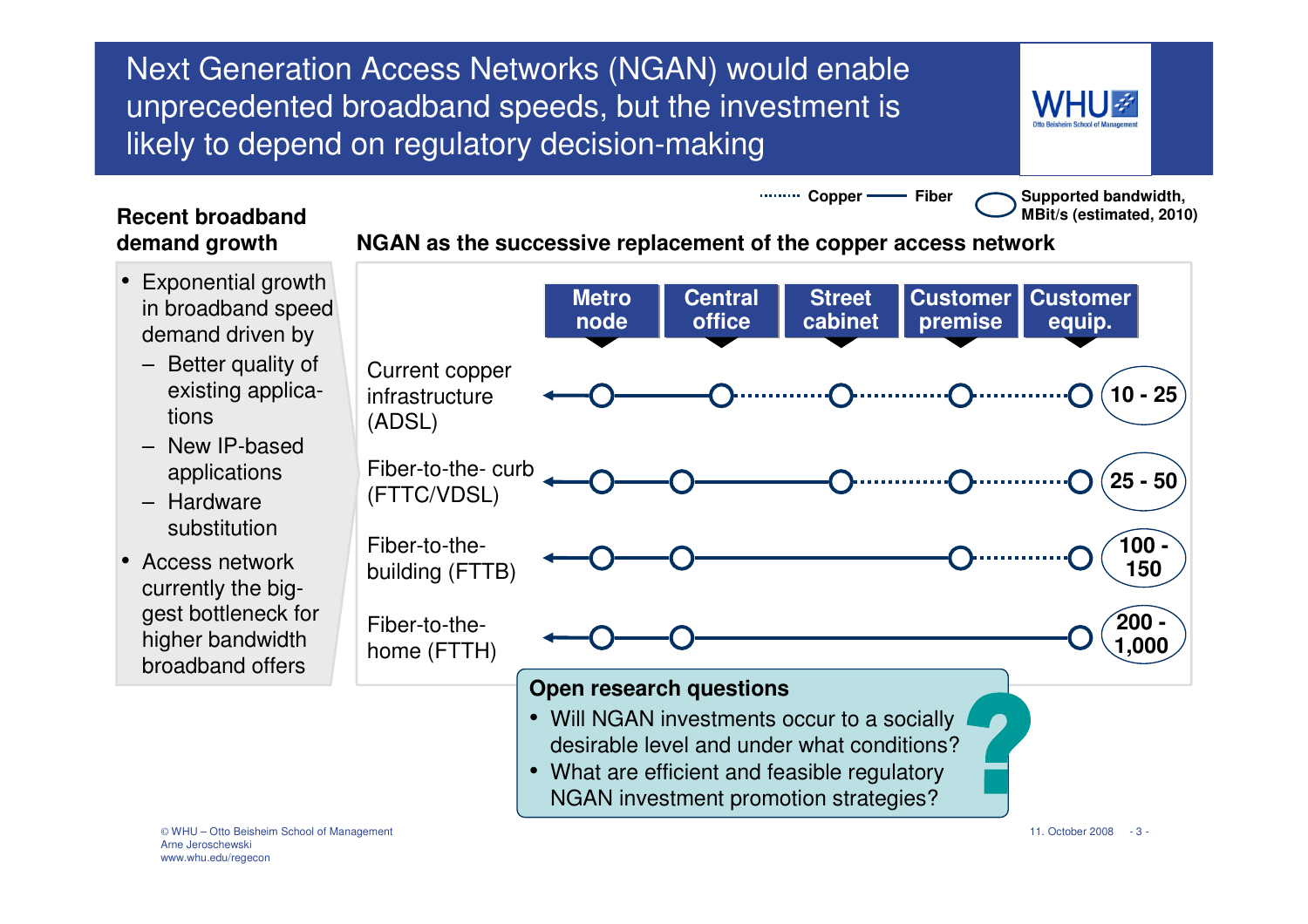# Agenda



| 1              | <b>Introduction</b>              |
|----------------|----------------------------------|
| $\overline{2}$ | <b>NGAN investment incentive</b> |
| 3              | <b>NGAN investment promotion</b> |
|                | <b>Discussion</b>                |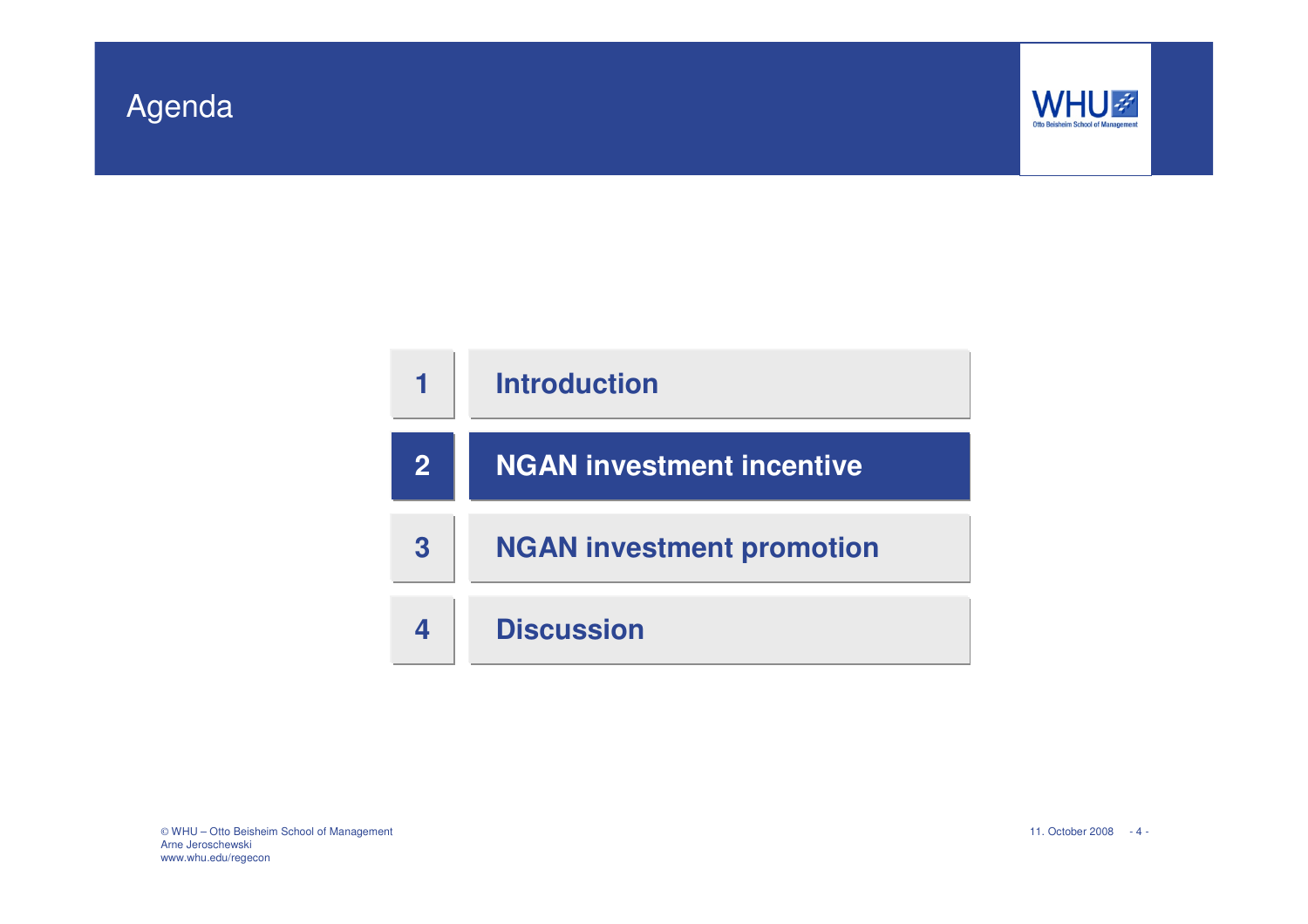There is a sizeable gap between the social and the private investment incentive in NGAN leading to likely underinvestment (1/6)

**Discounted value/proceeds of an NGAN investment**



investment investment incentiveincentive

© WHU – Otto Beisheim School of Management 11. October 2008 - <sup>5</sup> - Arne Jeroschewskiwww.whu.edu/regecon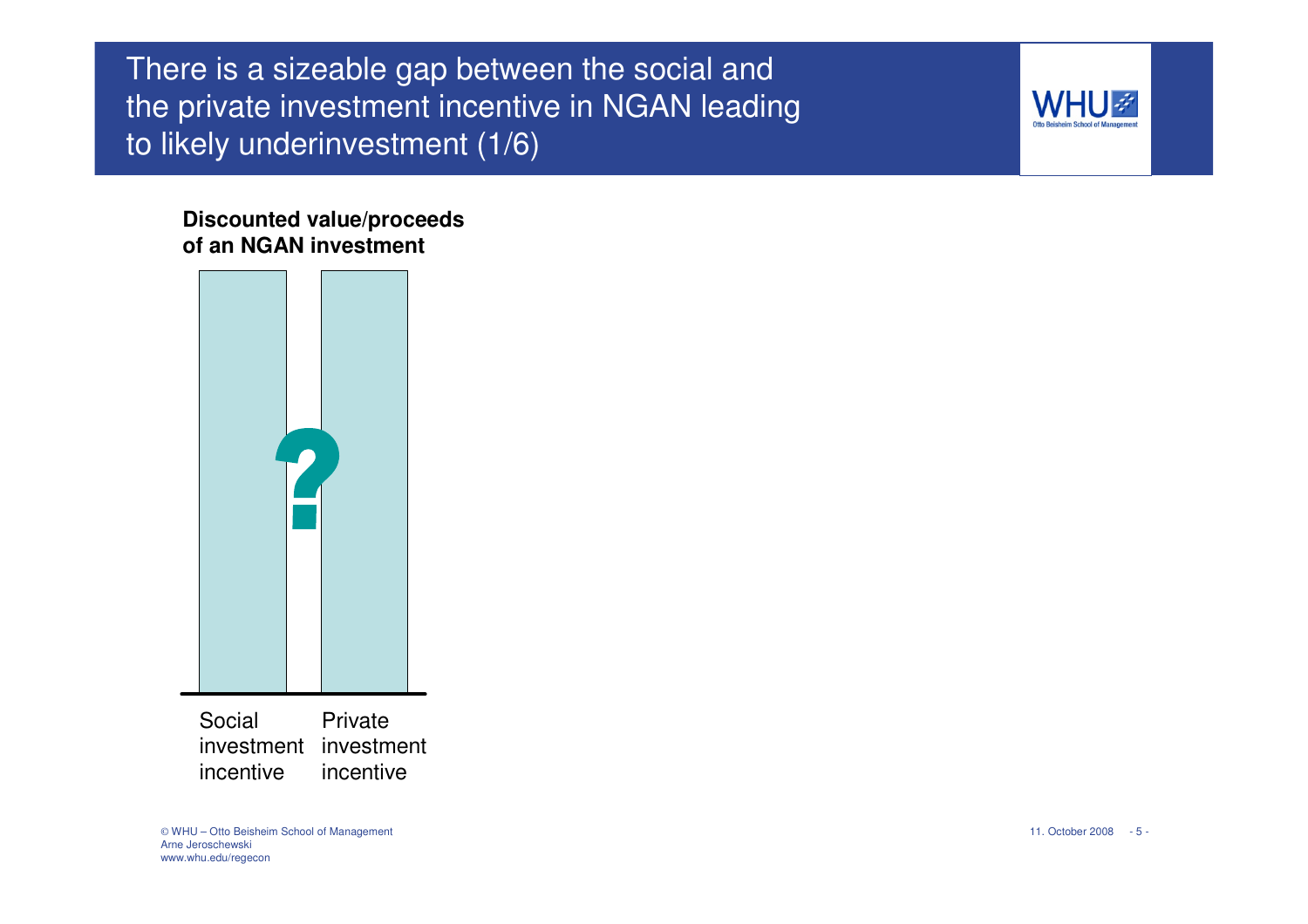There is a sizeable gap between the social and the private investment incentive in NGAN leading to likely underinvestment (2/6)



#### **Discounted value/proceeds of an NGAN investment**

|                                   |                                    | <b>Externalities in</b><br>other industries | • Telecommunications infrastructure in<br>the past explained a sizeable share of<br>output growth (Röller/Waverman 2001)<br>Indicative research for broadband<br>$\bullet$<br>shows equivalent results even on a<br>regional level (Gillett et. al. 2006)<br>• Impact on productivity growth in other<br>industries, human capital development,<br>output growth, and avoided social cost<br>• Externalities cannot be appropriated<br>through private investors without<br>government intervention |
|-----------------------------------|------------------------------------|---------------------------------------------|-----------------------------------------------------------------------------------------------------------------------------------------------------------------------------------------------------------------------------------------------------------------------------------------------------------------------------------------------------------------------------------------------------------------------------------------------------------------------------------------------------|
| Social<br>investment<br>incentive | Private<br>investment<br>incentive |                                             |                                                                                                                                                                                                                                                                                                                                                                                                                                                                                                     |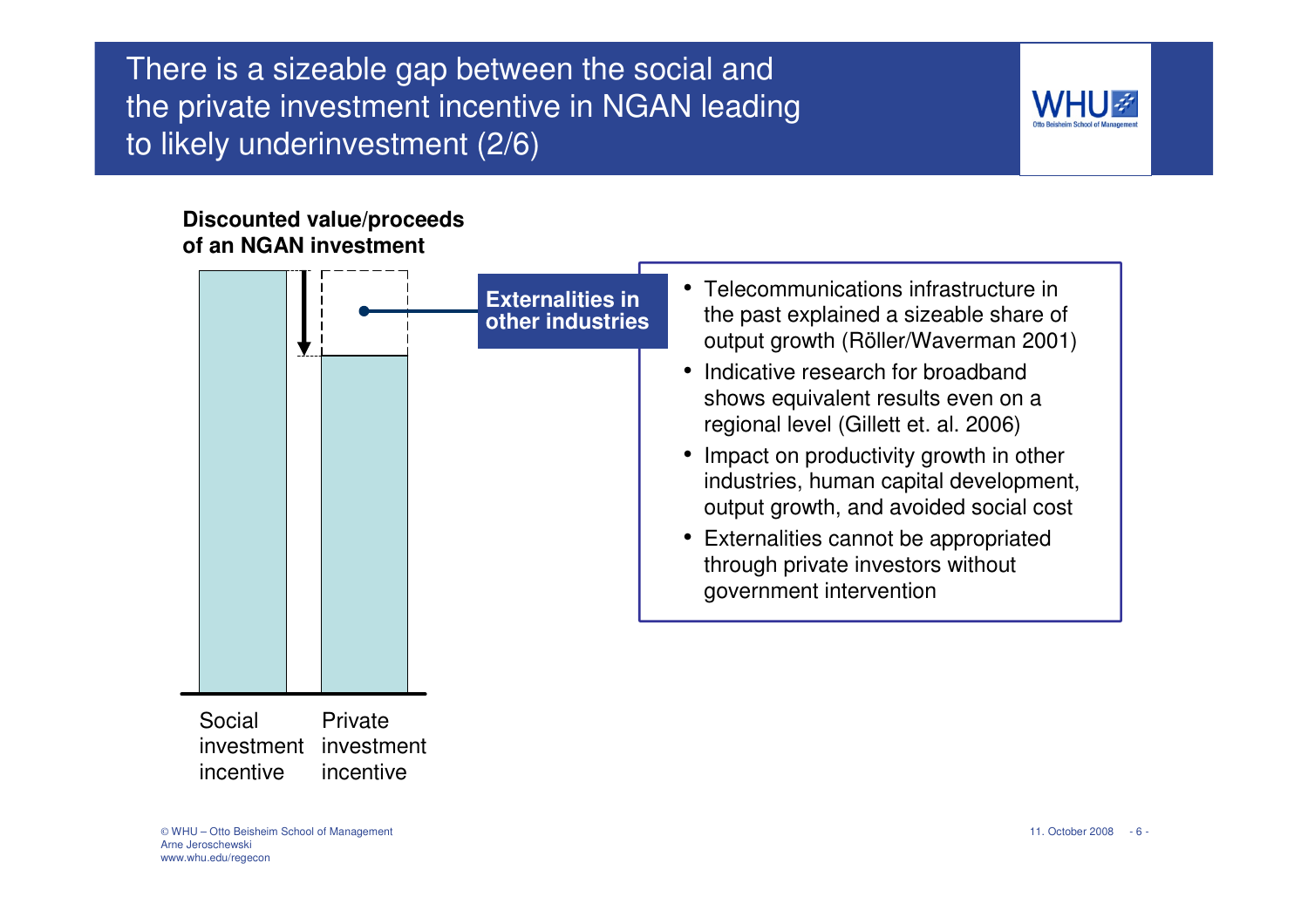There is a sizeable gap between the social and the private investment incentive in NGAN leading to likely underinvestment (3/6)

#### **Discounted value/proceeds of an NGAN investment**

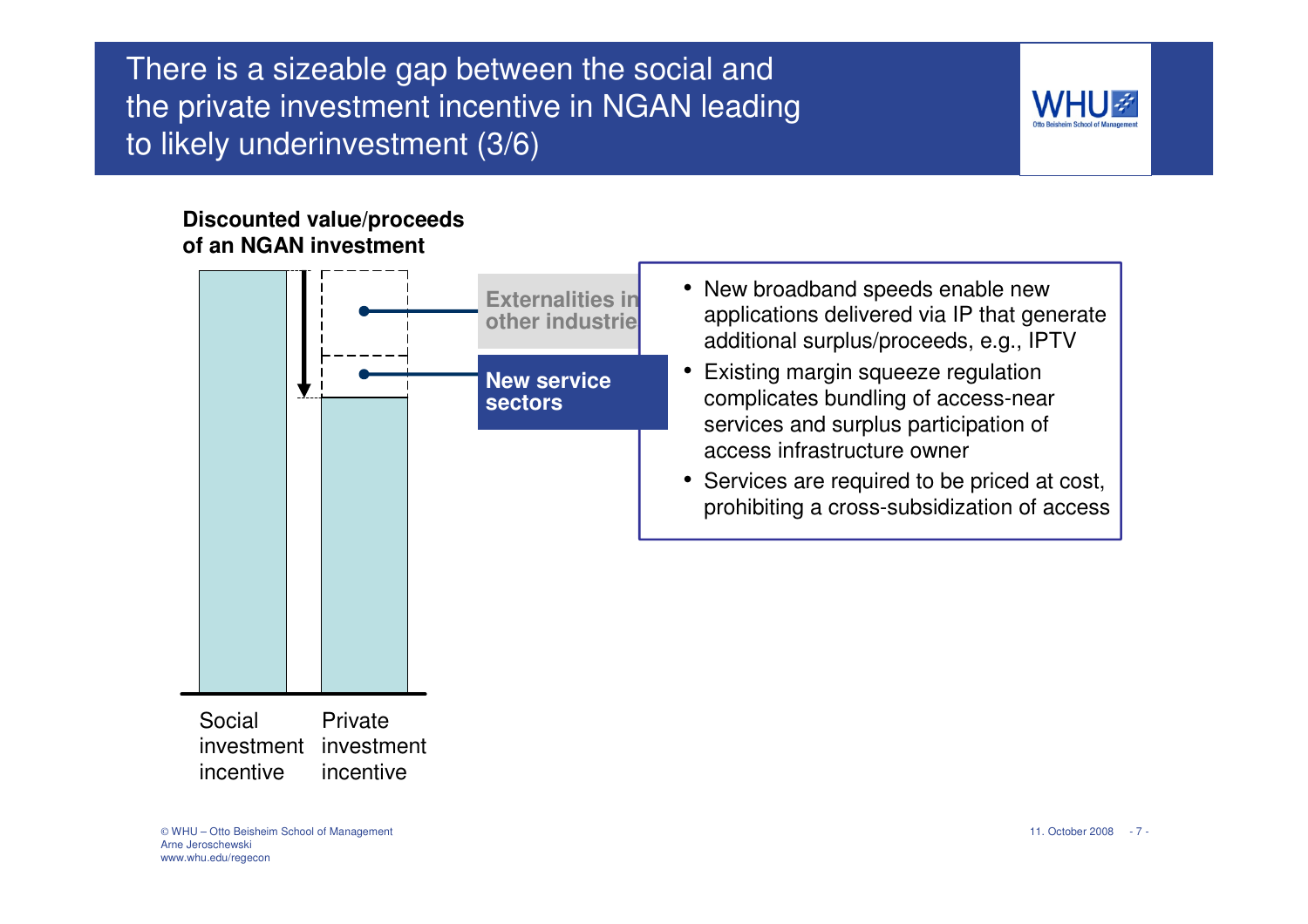There is a sizeable gap between the social and the private investment incentive in NGAN leading to likely underinvestment (4/6)

#### **Discounted value/proceeds of an NGAN investment**

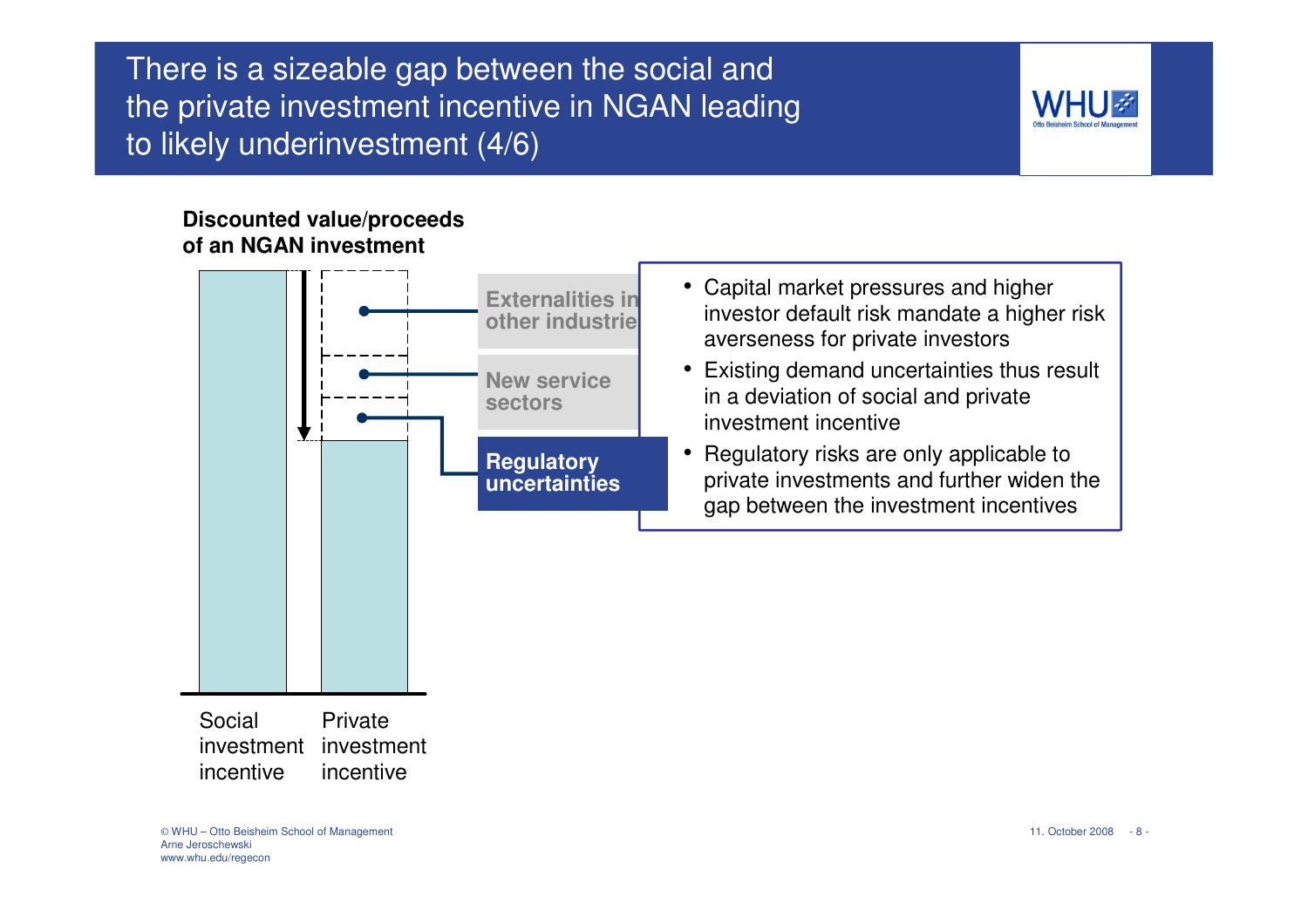There is a sizeable gap between the social and the private investment incentive in NGAN leading to likely underinvestment (5/6)

#### **Discounted value/proceeds of an NGAN investment**



© WHU – Otto Beisheim School of Management 11. October 2008 - <sup>9</sup> - Arne Jeroschewskiwww.whu.edu/regecon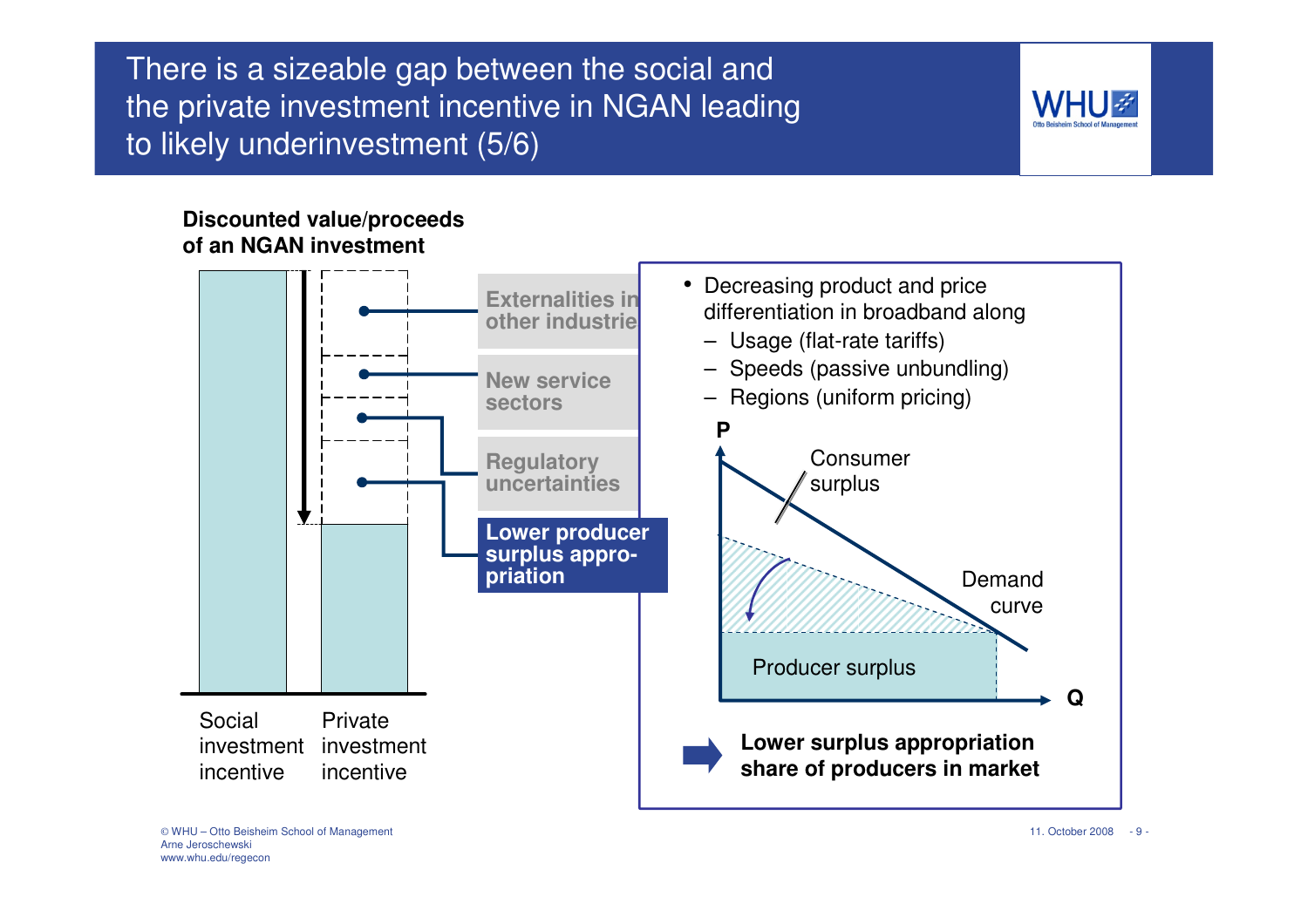There is a sizeable gap between the social and the private investment incentive in NGAN leading to likely underinvestment (6/6)

#### **Discounted value/proceeds of an NGAN investment**



**Reliance on private investment incentive will result in severe underinvestment in NGAN from a social point of view**

- NGAN investment cost increase across the population footprint
- Initial investments are visible in metropolitan areas
- **"The question is not whether, but how far investments will happen"**

**NGAN investment promotion required to restore socially desirable investment levels, population coverage**

incentive

incentive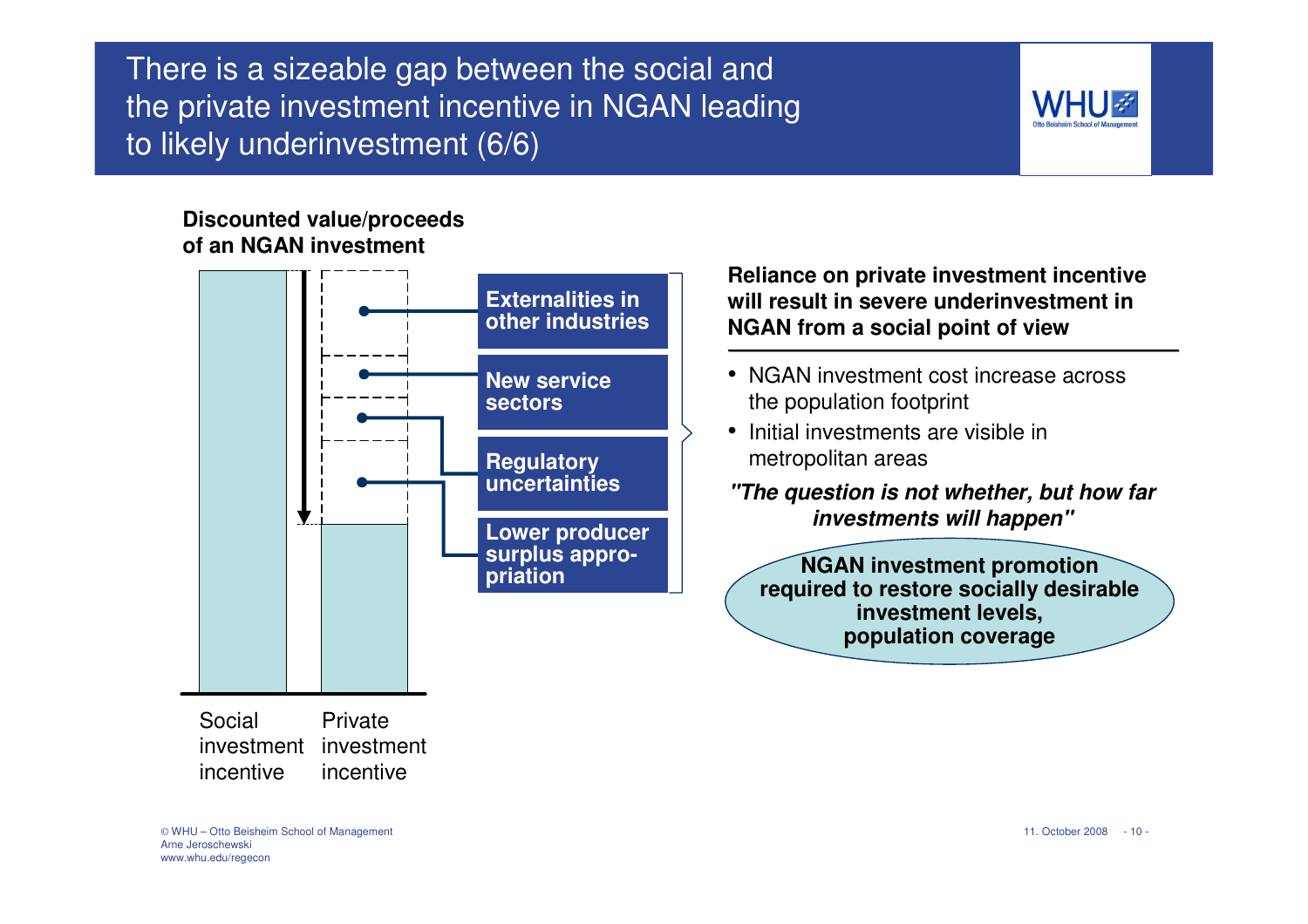# Agenda



| 1              | <b>Introduction</b>              |
|----------------|----------------------------------|
| 2 <sup>1</sup> | <b>NGAN investment incentive</b> |
| $\overline{3}$ | <b>NGAN investment promotion</b> |
| Δ              | <b>Discussion</b>                |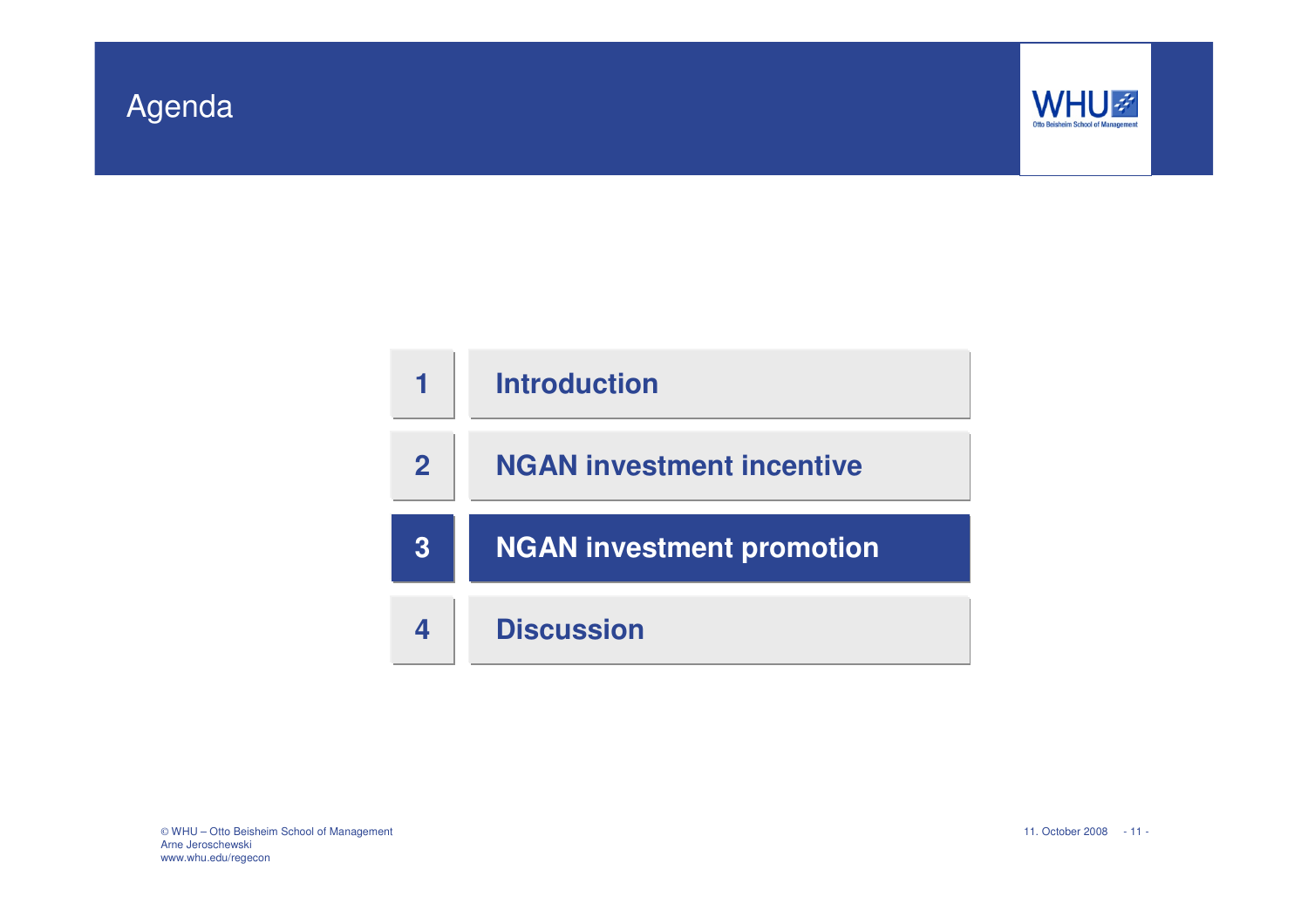## Regulatory decision-making will significantly drive or inhibit private investments in NGAN

**New, appropriated willingness to pay**• Selection of mandated wholesale access products (passive unbundling)• Wholesale access pricing rule (cost-based pricing, price caps, pricing freedom)**Market share gains along value chain**• Introduction of any form of forbearance, holidays• Role and execution of margin squeeze regulation • Speed of feasible migration to NGAN**Operational synergies**(incumbents only)• Regulatory migration rules from Copper to NGAN infrastructure• Interconnection requirements and need to continue Possible negative effects on competition, welfare**Private investment incentive**

© WHU – Otto Beisheim School of Management 11. October 2008 - <sup>12</sup> - Arne Jeroschewskiwww.whu.edu/regecon

existing locations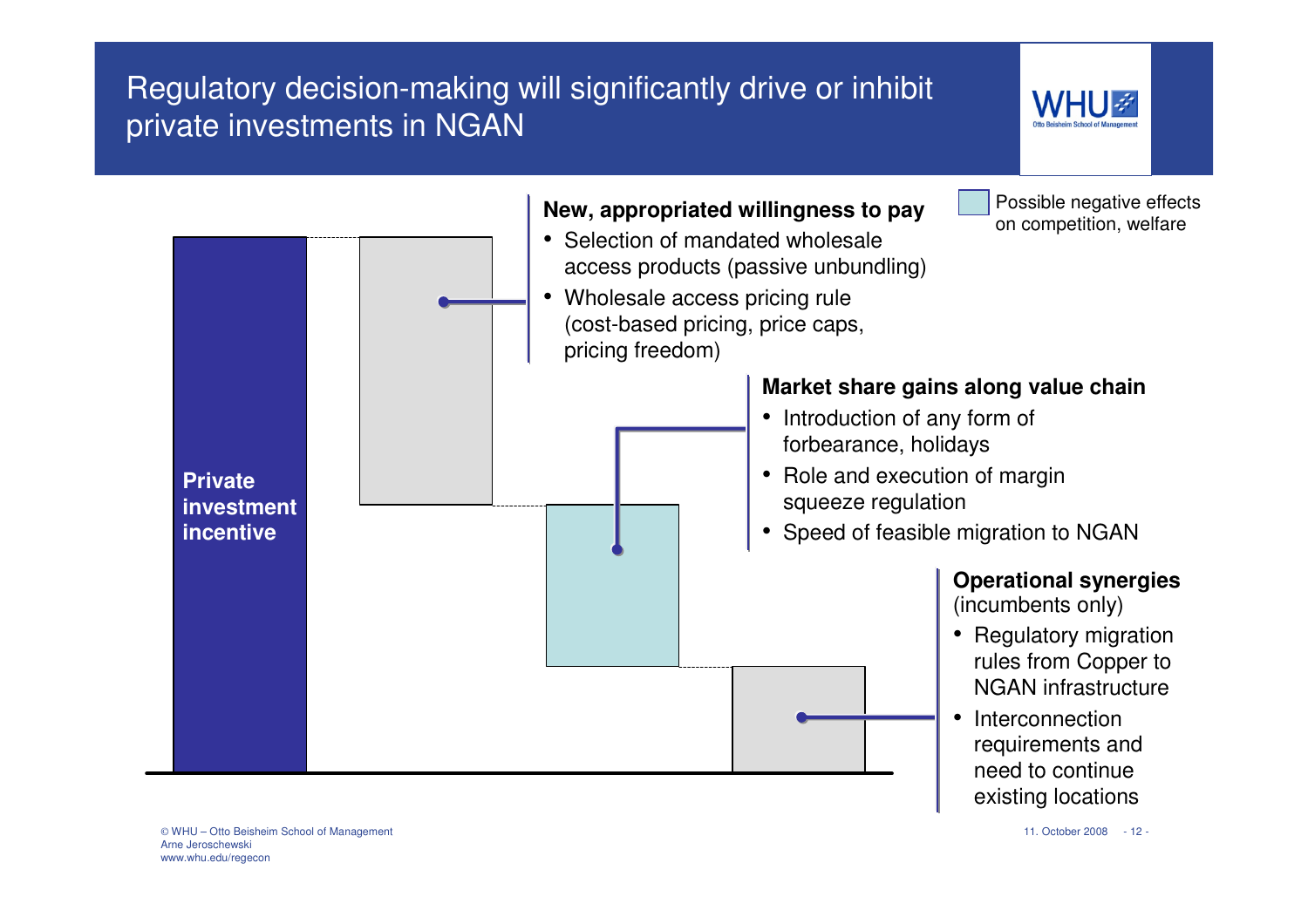### Economic model of NGAN investment decisions helps to understand the effectiveness of investment promotion (1/4)



© WHU – Otto Beisheim School of Management 11. October 2008 - <sup>13</sup> - Arne Jeroschewskiwww.whu.edu/regecon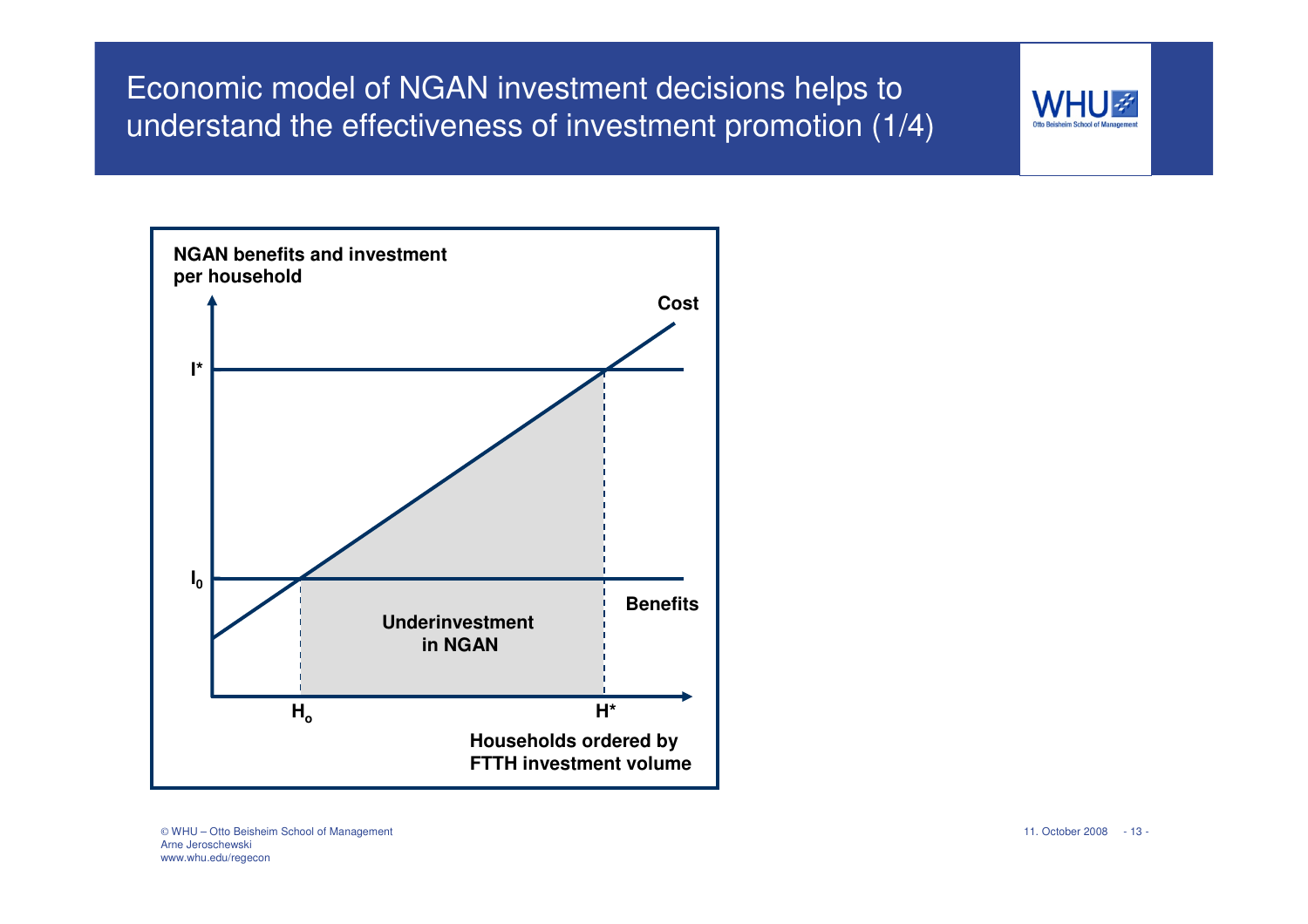### Economic model of NGAN investment decisions helps to understand the effectiveness of investment promotion (2/4)



**NGAN investment promotion levers**

\* Returns exceeding the required cost of capital of the investor after allowing for the associated investment risk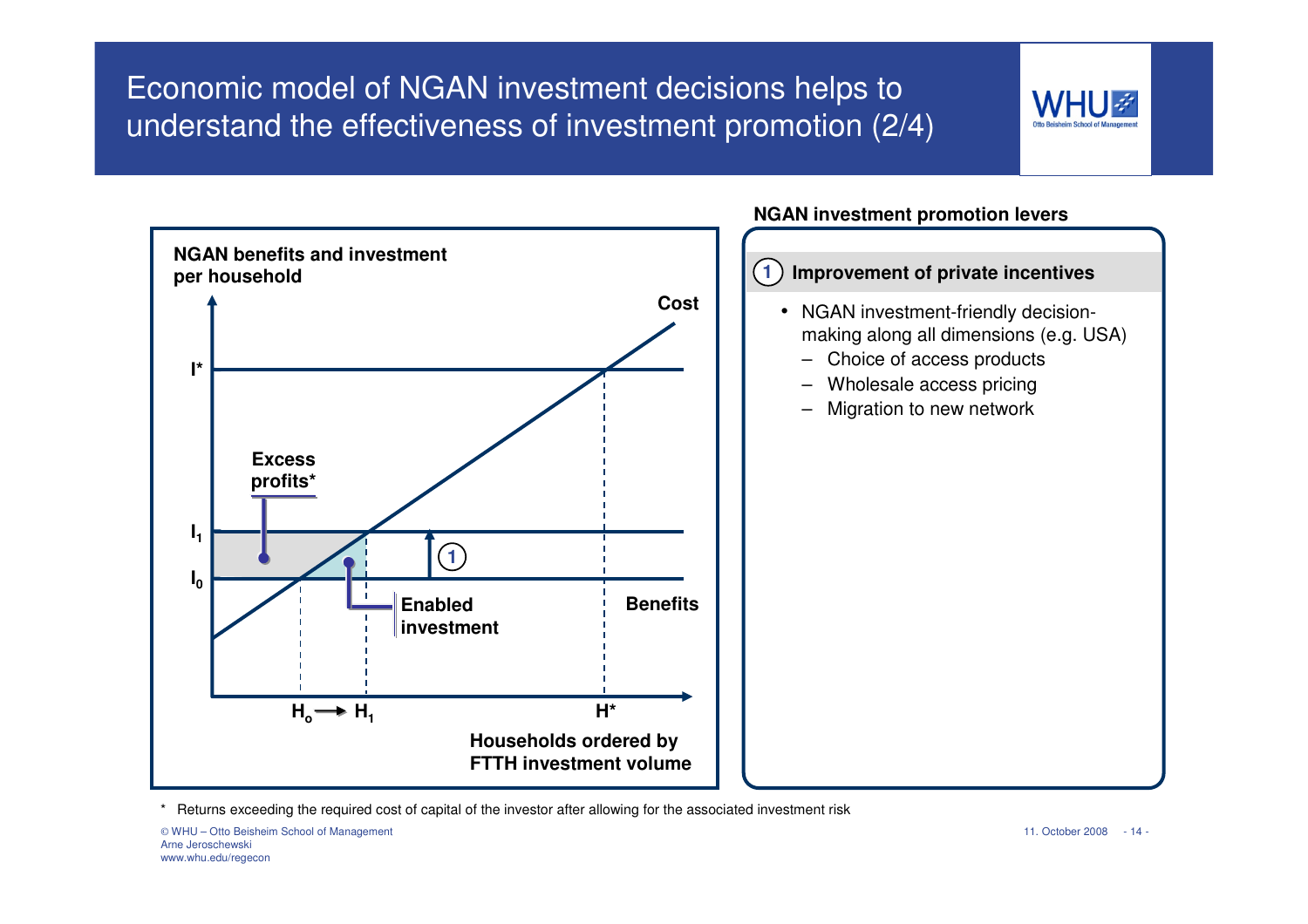### Economic model of NGAN investment decisions helps to understand the effectiveness of investment promotion (3/4)



**NGAN investment promotion levers**

© WHU – Otto Beisheim School of Management 11. October 2008 - <sup>15</sup> - Arne Jeroschewskiwww.whu.edu/regecon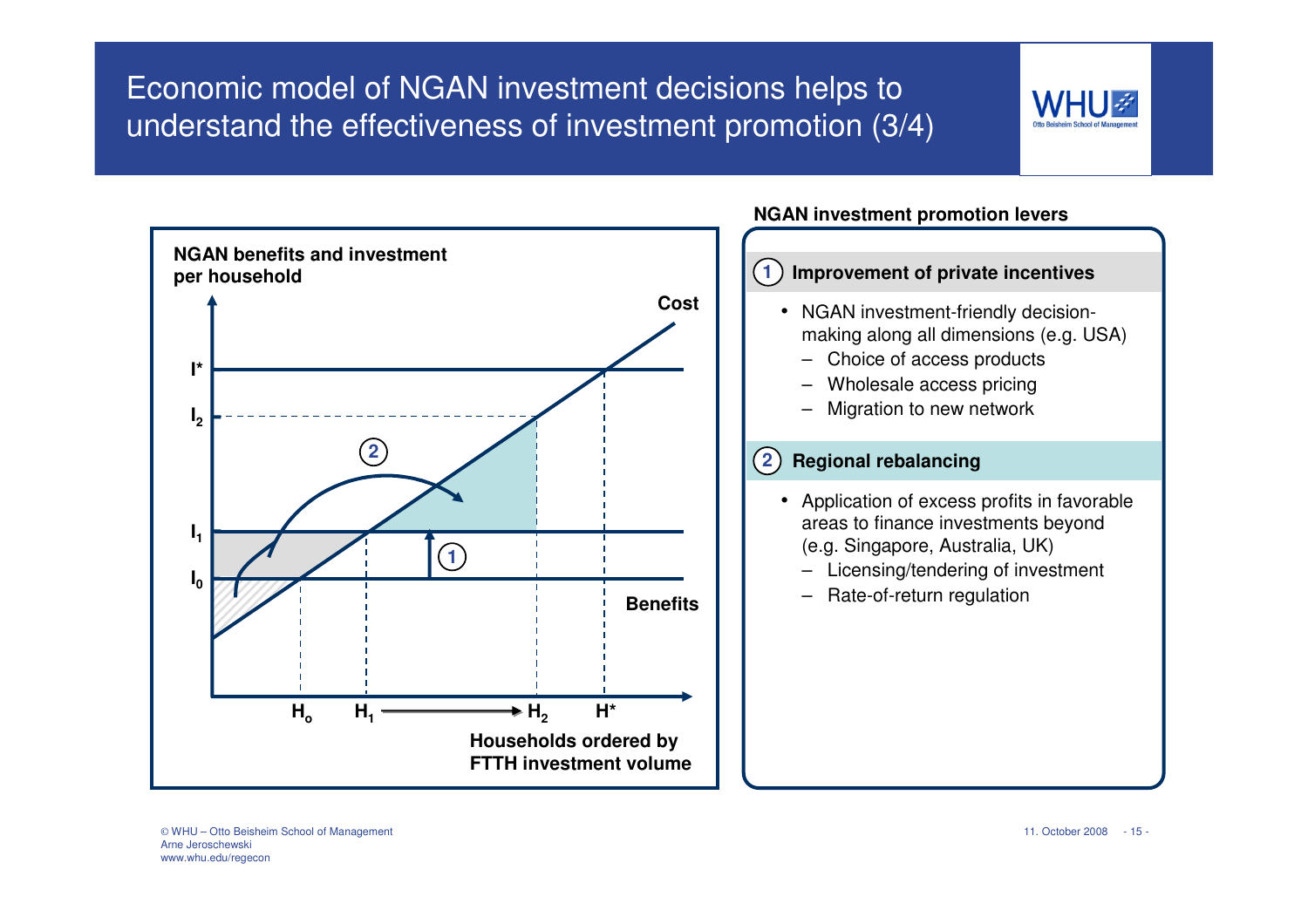### Economic model of NGAN investment decisions helps to understand the effectiveness of investment promotion (4/4)



© WHU – Otto Beisheim School of Management 1999 - 16 - 1999 - 16 - 1999 - 16 - 1999 - 16 - 1999 - 16 - 1999 - 16 - 1999 - 16 - 1999 - 16 - 1999 - 16 - 1999 - 16 - 1999 - 16 - 1999 - 16 - 1999 - 1999 - 1999 - 1999 - 1999 -Arne Jeroschewskiwww.whu.edu/regecon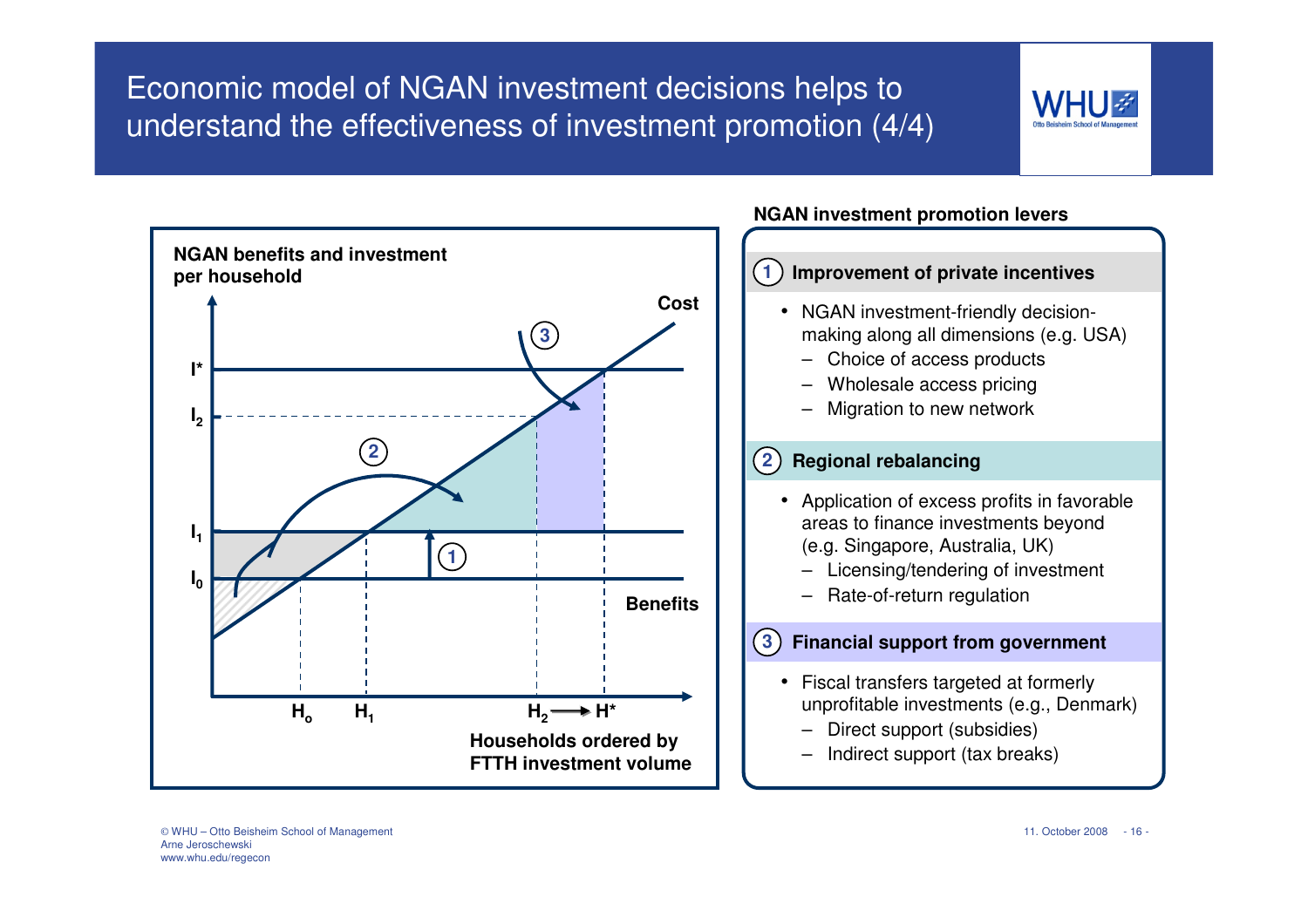### Investment promotion measures, however, can have disadvantages and are highly interdependent (1/2)





\* Returns exceeding the required cost of capital of the investor after allowing for the associated investment risk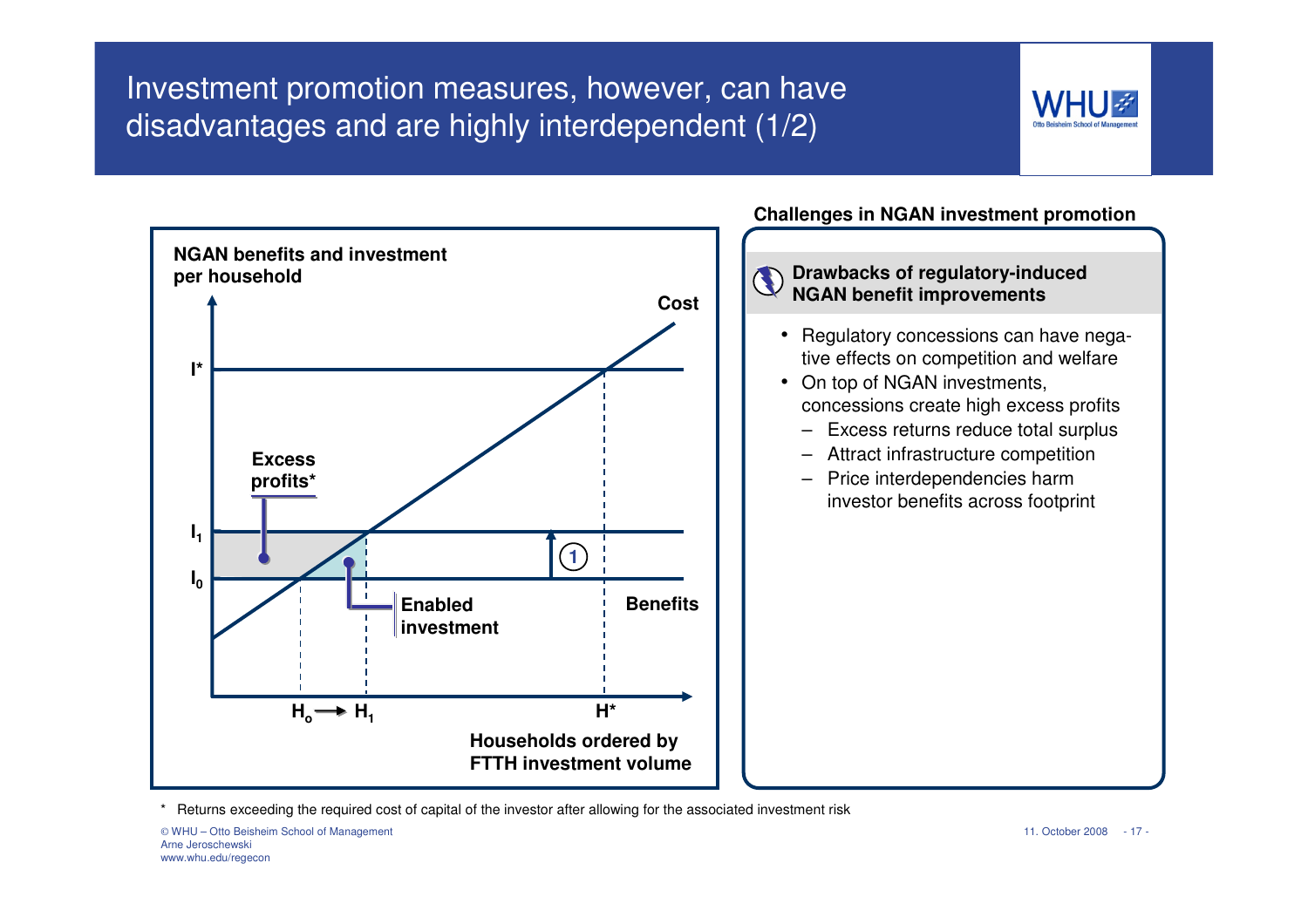### Investment promotion measures, however, can have disadvantages and are highly interdependent (2/2)

![](_page_17_Picture_1.jpeg)

![](_page_17_Figure_2.jpeg)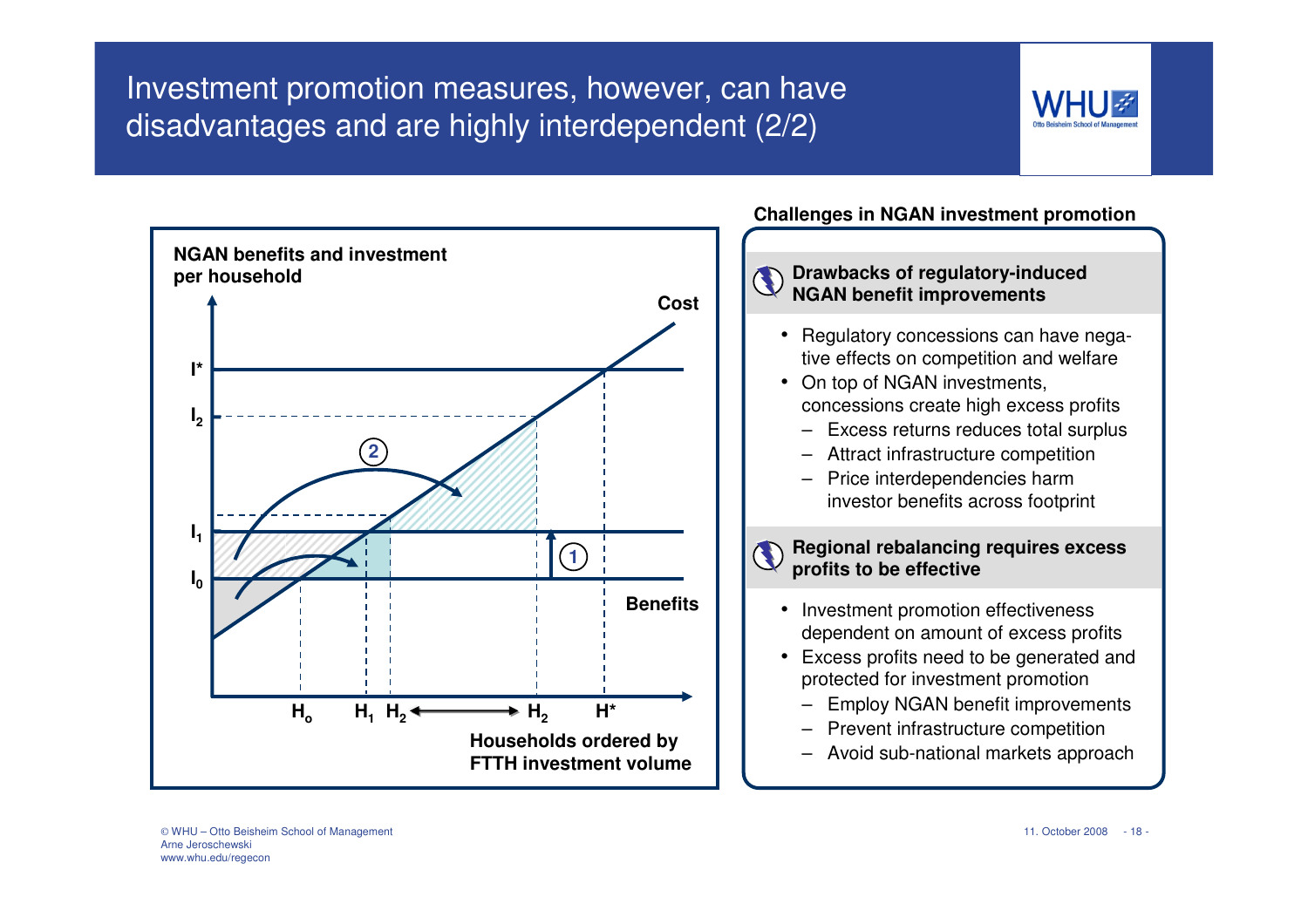# Agenda

![](_page_18_Picture_1.jpeg)

|                | <b>Introduction</b>              |
|----------------|----------------------------------|
| $\overline{2}$ | <b>NGAN investment incentive</b> |
| 3              | <b>NGAN investment promotion</b> |
|                | <b>Discussion</b>                |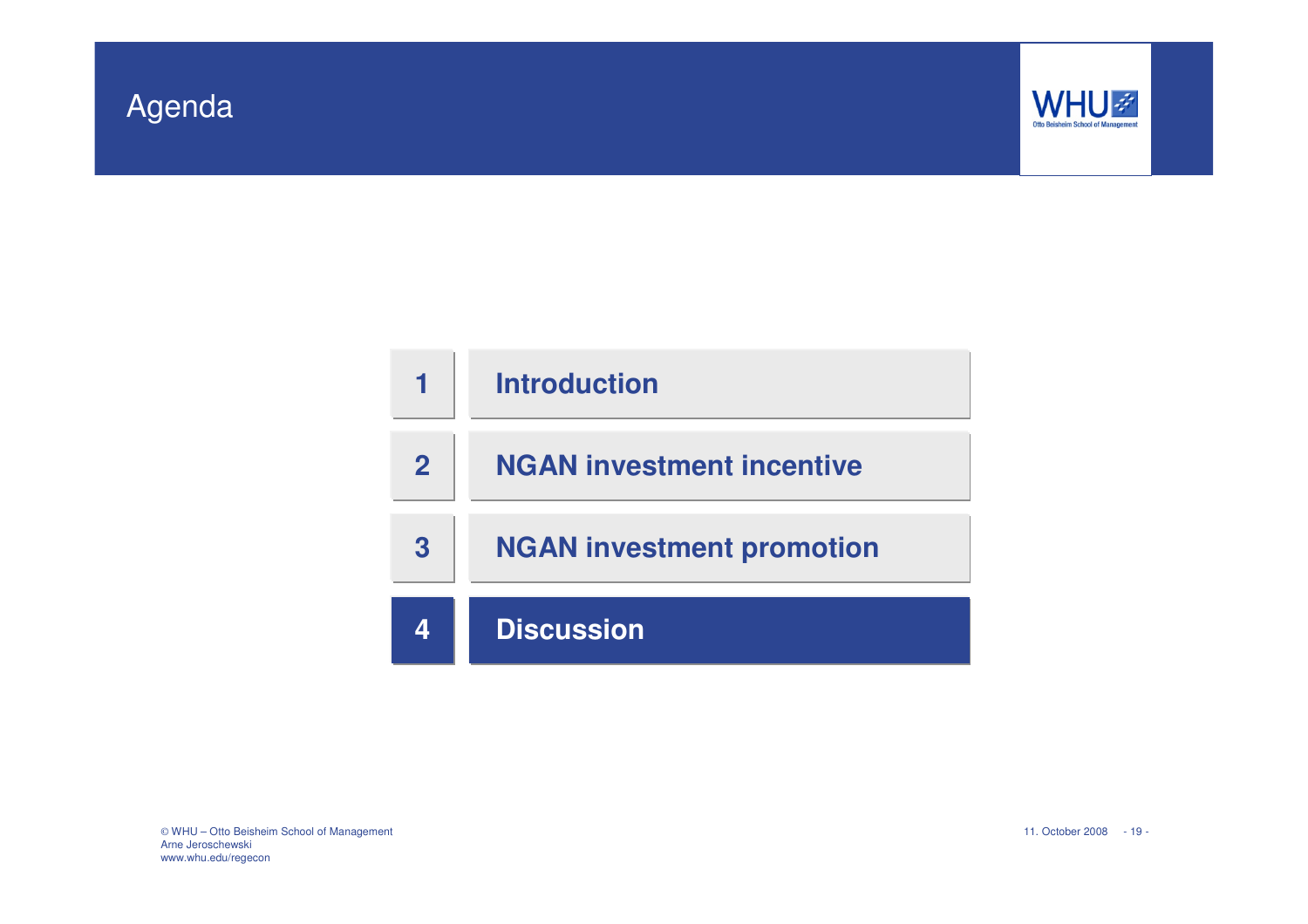## Summary of findings and policy implications

![](_page_19_Picture_1.jpeg)

- Next Generation Access Networks (NGAN) are the next technology evolution in fixed telecommunication industry and will enable broadband bandwidth growth in the next  $20 - 30$  years
- In NGAN, private investment incentives significantly lag behind social investment incentives, yielding a high level of NGAN underinvestment and a limited population coverage of the technology
- Regulators should engage in NGAN investment promotion to avoid underinvestment from a social point of view
- Currently discussed investment promotion measures that focus on improving the benefits of the investor are rather ineffective, generate undesirable excess profits and are likely connected to negative effect on competition
- Regional rebalancing seems to be a more effective investment promotion strategy, however, requires far-reaching regulatory policy shifts
	- Introduction of a rebalancing paradigm in NGAN regulation (licensing/tendering, rate-of-return regulation)
	- Protection of excess profits and avoidance of infrastructure competition
- In Europe, these considerations need to be embodied in the current discussion to prevent a regulatory framework that will necessarily result in structural underinvestment in NGAN